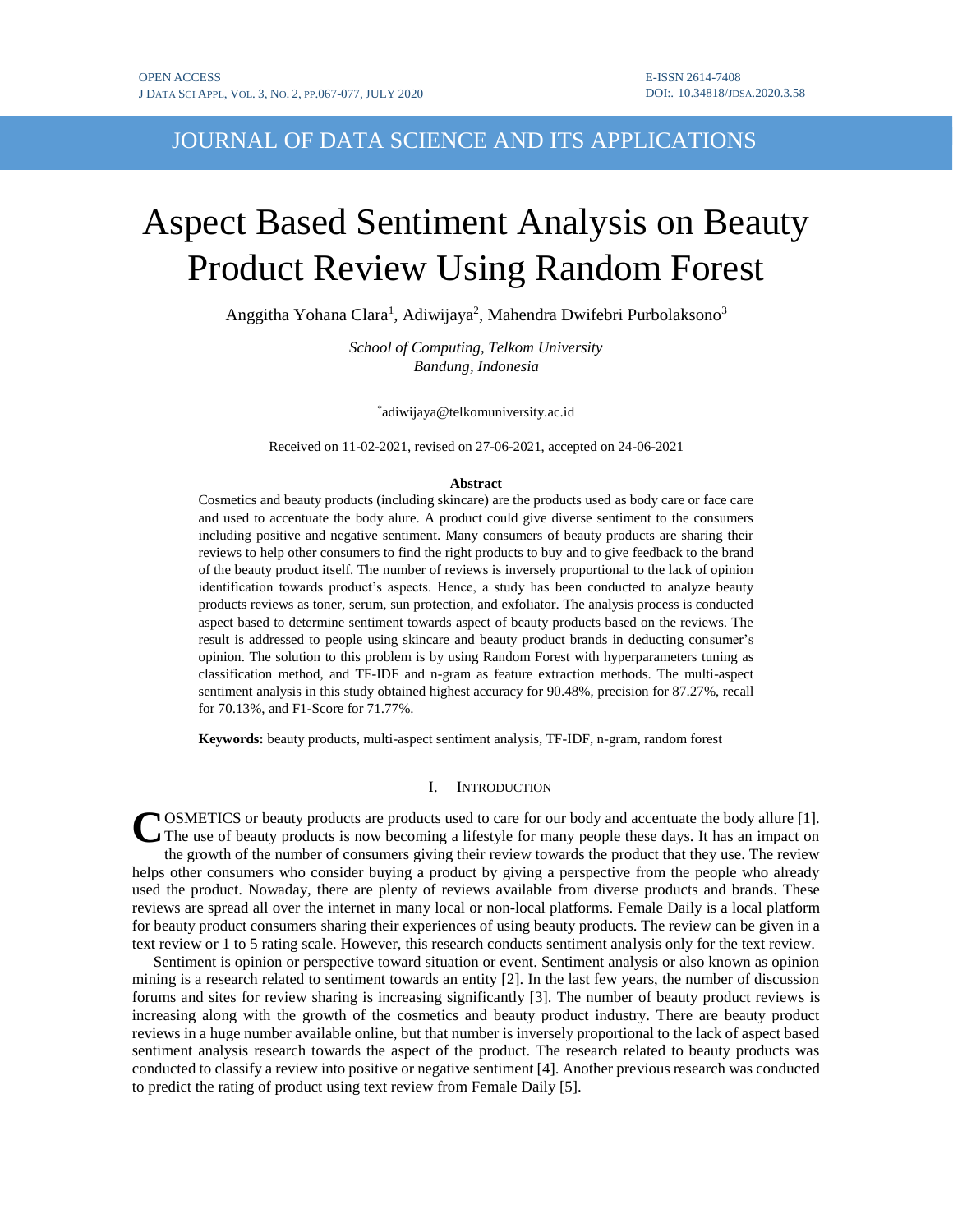The purpose of this research is to analyze the implicit sentiment in a review. Each review is extracted to acquire the sentiment towards four different aspects in a product. Furthermore, this research builds a classification model to do multi aspect sentiment analysis on beauty product reviews. The reviews in the dataset are translated to Indonesian because most of the reviews are written in code-mixed (bilingual, mixed of Indonesian and English). The dataset is also translated because based on previous research, a model with one language dataset has better performance [6]. This research uses Term Frequency-Inverse Document Frequency (TF-IDF) and n-gram as feature extraction methods to solve the problem that comes with the large size of the dataset. They are needed because it takes high computational time and complexity to process every word in the datasets without being extracted [7]. Random Forest is the classifier method used in this research. The Random Forest classification is conducted by using hyperparameters tuning. Hyperparameters tuning makes the model come with better performance. The results of parameters combinations are compared to find the combination with highest performance.

#### II. LITERATURE REVIEW

# *A. Multi Aspect Sentiment Analysis*

Sentiment analysis or also known as opinion mining is a development of data mining on data from microblogs [8]. The beginning of sentiment learning was the analysis of public opinion in the early 20th century. Sentiment can be categorized as positive and negative, or into n number categories [9]. The sentiment contained in a review can provide an important indicator for various purposes. According to Bright Local, 82% of consumers read online reviews. Online reviews impact perception of a brand and the ability to attract and convert new consumers. It has been examined that online review affects new consumer's intention to buy cosmetic products [10].

Aspect based sentiment analysis is the development of sentiment analysis. The purpose of aspect based sentiment analysis is to identify aspect and sentiment of a review [11]. It is commonly used in business industry. Aspect based sentiment analysis reveals more essence than the usual sentiment analysis. Therefore, aspect based sentiment analysis is needed to study user's input in more detail. If we are looking from a business perspective, aspect based sentiment analysis enables the model to know consumer's opinion to spesific aspect and understand consumer's preferences [12]. The ability to know an aspect in more detail makes aspect based sentiment analysis used for product or service analysis. Aspect based sentiment analysis implemented in a problem with more than one aspect is known as multi aspect sentiment analysis. Multi aspect sentiment analysis is implemented in this research for more detail analysis between the aspects.

Mubarok, et al. [13] developed multi aspect sentiment analysis on restaurant reviews using Naive Bayes Classifier and obtained 88.13% F1-Measure value for the aspect classification and 75% for the sentiment classification. Similar research was conducted by Dina and Juniarta on employee's experience reviews using reviews from Glassdoor [14]. This research obtained highest precision and recall in Google Company aspects of company benefit and culture value.

## *B. Term Frequency – Inverse Document Frequency (TF-IDF)*

TF-IDF is a weighting method in numerical statistics to denote the importance of a word [15]. TF-IDF comes from two different methods, namely Term Frequency (TF) and Inverse Document Frequency (IDF). TF is the frequency at which a word occurs in a corpus or document. The ratio of the TF value is directly proportional to the weight. The greater the TF value, the greater the weight value that is resulted. IDF shows the distribution of occurence of words in the corpus as a whole. The IDF calculation uses the logarithm of the total document divided by the number of documents that have the search word in it. The equations below are the equation of TF-IDF that previously explained:

$$
tf_{(i,j)} = \frac{Term(i) \text{ frequency in document}(j)}{Total words in document}
$$
\n(1)

$$
idf_{(i,N)} = \log(\frac{total\ number\ of\ documents}{df_{(i)}})
$$
\n(2)

$$
w_{(i,j)} = tf_{(i,j)} \times idf_{(i,N)} \tag{3}
$$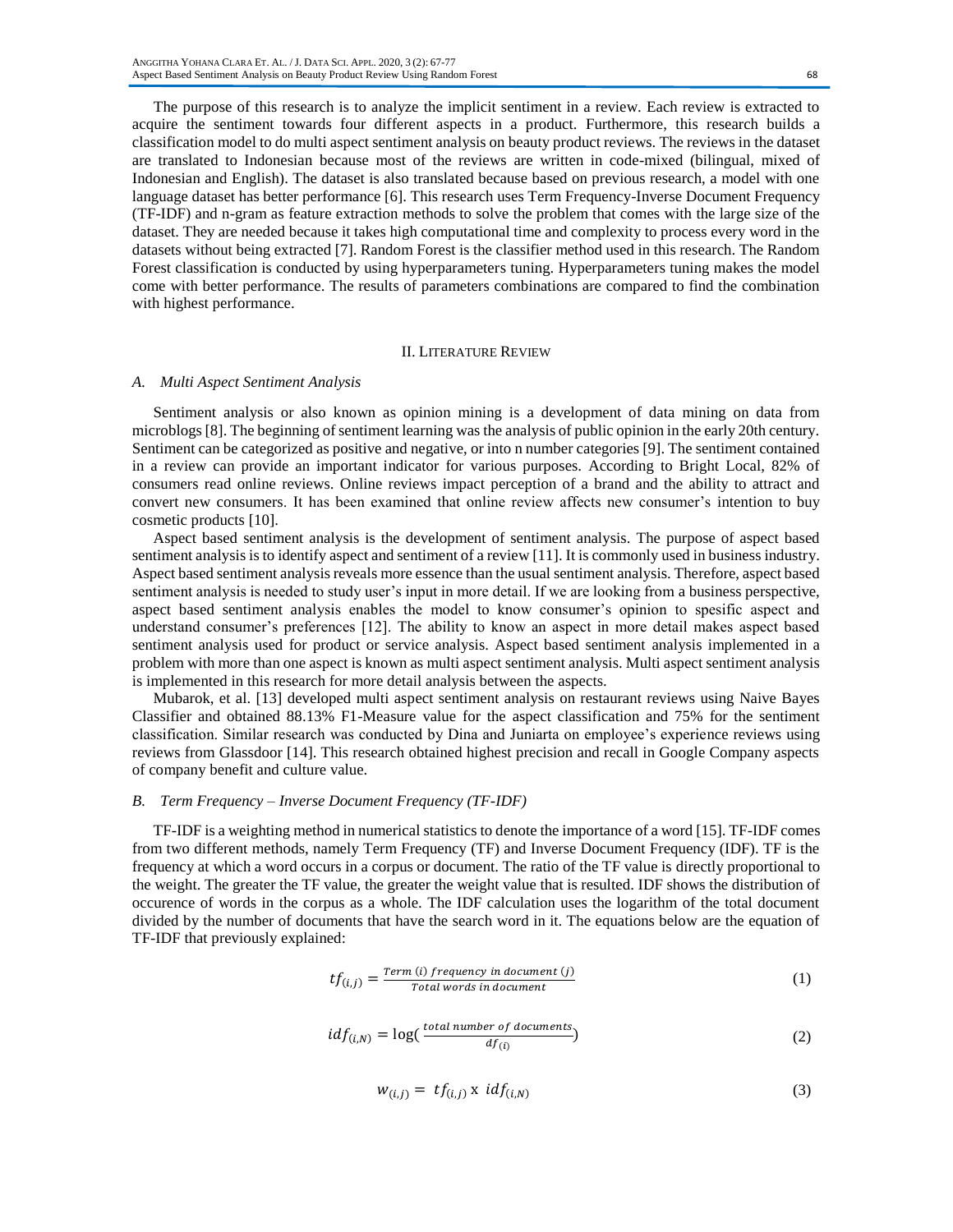#### *C. N- Gram*

N-gram is a feature extraction method developed from Bag of Words (BoW). BoW and n-gram map the words in corpus differently. The words in BoW are mapped word by word, but the words in n-gram are mapped into n tokens of consecutive words (words) [16]. Suppose the following sentence is given, "I love working out." BoW extracts the words into  $[1]$ , 'love', 'working', 'out']. N-gram with  $n = 1$  (unigram) extracts the word the exact same way with BoW, but the use of  $n = 2$  (bigram) and  $n = 3$  (trigram) give different results. Bigram extracts the words into ['I love', 'love working', and 'working out'] and trigram extracts the words into ['I love working', 'love working out'].

Mittal and Dhyani in a previous research raised the problem of multilingual text classification using TF-IDF and n-gram [17]. The problem is solved by building a classification system with the combination of TF-IDF and n-gram. The system efficiency increases from  $65\%$  to  $96\%$  by applying n-gram with  $n = 4$ . Riswanda and Ilham in 2019 also conducted a study related to sentiment analysis on hotel reviews using n-gram and TF-IDF [18]. This study was conducted by using Naive Bayes and three n-gram scenarios which are unigram, bigram, and trigram. The classification model using unigram obtained best result with precision for 100% and error rate for 0%.

# *D. Random Forest*

Random Forest is a machine learning classification method introduced by Leo Breiman. According to Breiman, Random Forest is an ensemble model using decision tree as the individual model and bagging as the ensemble method [19]. Ensemble Learning works by combining diverse set of learners to improvise the on the quality of the model. Random Forest is a combination of decision trees with independent random samples of vectors and has the same distribution for each tree. The decision tree tends to classify based on what it has learned rather than doing new learning. Meanwhile, Random Forest is capable of doing new learning and avoiding overfit. According to Bedy Purnama in a previous study, Random Forest is a  $\{h(x, \theta k), k = 1, ...\}$ tree-shaped classifier, which  $\theta$  k is a random vector that is independently distributed. Each tree in the forest defines popular classes according to the x input [20].

While Random Forest is a collection of decision trees, there are some differences between Random Forest and any Decision Tree classification model. In the application of Random Forest algorithm, as the trees are growing, some randomness will be added to make the forest diverse. As the forest gets diverse, the model works by splitting the features into random subsets and finding the best feature in that subset. This action results in a wide diversity that is generally better. Being different from Decision Tree algorithm that works by generating prediction using some set of fixed rules, Random Forest algorithm randomly select some features to perform the ensemble learning.

Optimizing hyperparameters tuning in Random Forest is a key step in making accurate predictions. The hyperparameters in Random Forest are used to increase the prediction performance or to build a faster model. Parmar, et al. [21] developed a Random Forest classification model for movie review using hyperparameters tuning. The tuned hyperparameters in this study were number of trees, number of features, and depth of each tree. This study obtained highest accuracy in the first dataset with accuracy value for 91%.

#### *E. Evaluation Metrics*

Confusion Matrix is an approach to evaluate classification models. This approach can be useful to compare actual and prediction data. The evaluation process is done by comparing positive and negative labels. The Confusion Matrix itself is filled by the number of True Positive, False Positive, False Negative, True Negative. Table I below is the Confusion Matrix table.

#### TABLE I CONFUSION MATRIX

| Class             |     | Actual              |                     |  |
|-------------------|-----|---------------------|---------------------|--|
|                   |     | <b>Yes</b>          | No                  |  |
| <b>Prediction</b> | Yes | True Positive (TP)  | False Positive (FP) |  |
|                   | No  | False Negative (FN) | True Negative (TN)  |  |

This matrix is capable of counting accuracy, precision, recall, and F1-Score which are used to evaluate the performance. Accuracy is the most-used metric to evaluate classification models. The prediction labels are compared to the train labels, accuracy is then calculated as the ratio of correct prediction in the test set divided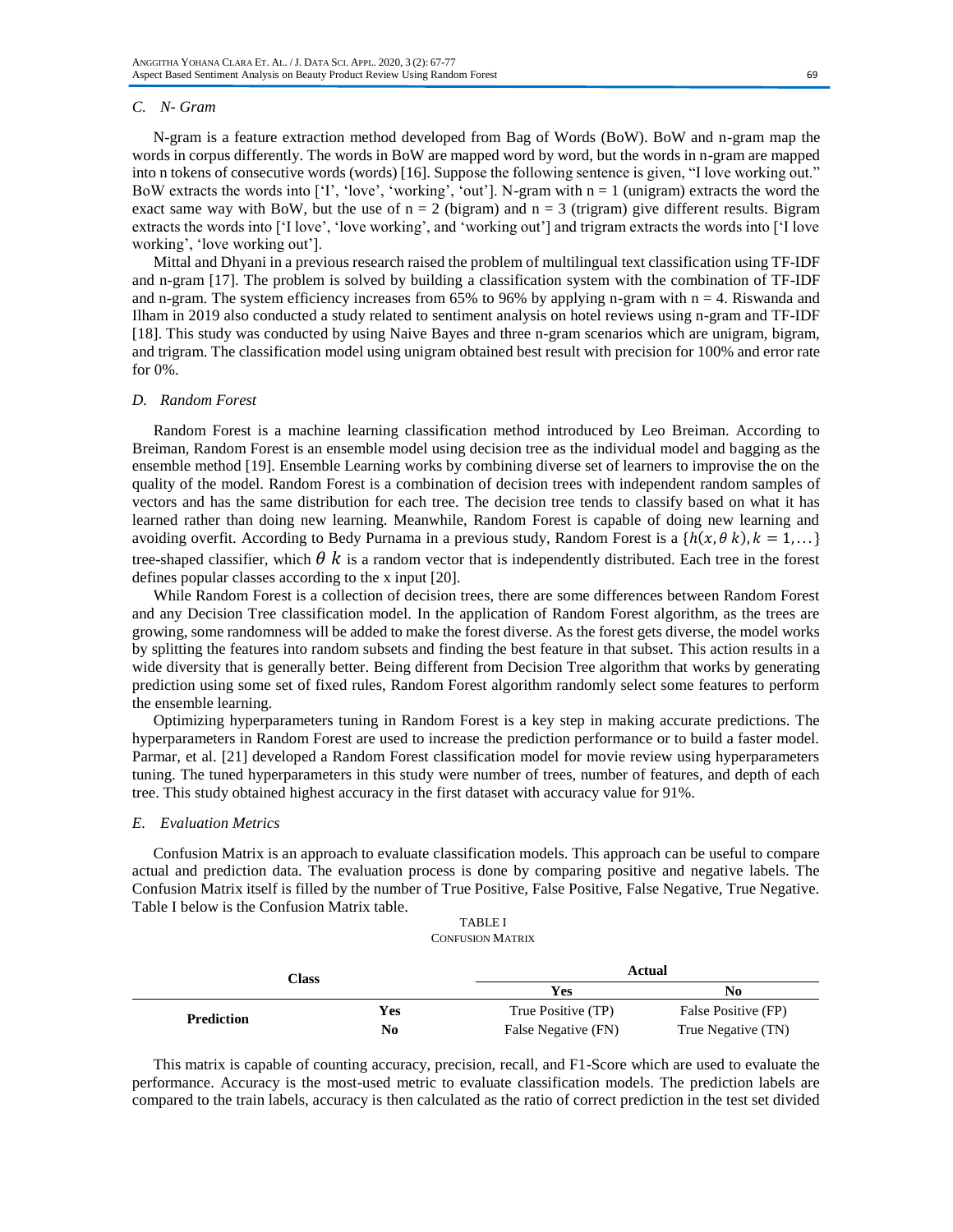by total predictions. In contrast to accuracy, precision is a good measure to quantify the number of positive predictions that are actually positive and the costs of False Positive. In comparison to precision, recall is the model metric to get the proportion of actual positives that is correctly identified. In addition, F1-Score provides a single average score that balances precision and recall. These formulas below show how accuracy, precision, recall, and F1-Score is calculated:

$$
Accuracy = \frac{TP + TN}{TP + FP + FN + TN} \times 100\% \tag{4}
$$

$$
Precision = \frac{TP}{TP + FP} \times 100\%
$$
 (5)

$$
Recall = \frac{TP}{TP + FN} \times 100\%
$$
\n<sup>(6)</sup>

$$
F1 - Score = \frac{2 \times Precision \times Recall}{Precision + Recall}
$$
 (7)

Among the four ways to evaluate performance, precision, recall, and F-1 Score evaluate imbalanced data better than accuracy. In a training dataset of which the distribution across the classes is equal, accuracy can be useful. It is because the class distribution is not or just slightly skewed. However, when the skew in class distribution is severe, accuracy is unreliable to evaluate the model performance. to evaluate a model with imbalanced data. Galar, et al. [21] in 2014 conducted that accuracy is not a proper evaluation for imbalanced dataset. The reason is because it does not identify the numbers of correctly predicted examples of different classes.

# III. RESEARCH METHOD

#### *A. System Description*

This research aims to establish a classification model to do sentiment analysis. The general description of how the system works can be seen in Figure 1. To begin with, this process is started by labeling the dataset. The labeled dataset is then translated to Indonesian. The following step is preprocessing the dataset before going to the following step which is splitting the dataset into train set and test set. The further step is extracting the features and establishing the classification model. The final step is evaluating the system that is already established.





# *B. Dataset*

This research uses review products dataset from Female Daily that is already available as the form of collaboration between Female Daily and Telkom University. This dataset can be accessed in femaledaily.com in each product category. There are 5053 reviews from 4 product categories. User's opinion of the product found in text review. The reviews are not entirely written in one language because most of the corpus contains code-mixed. Table II given below lists the product categories used in this research: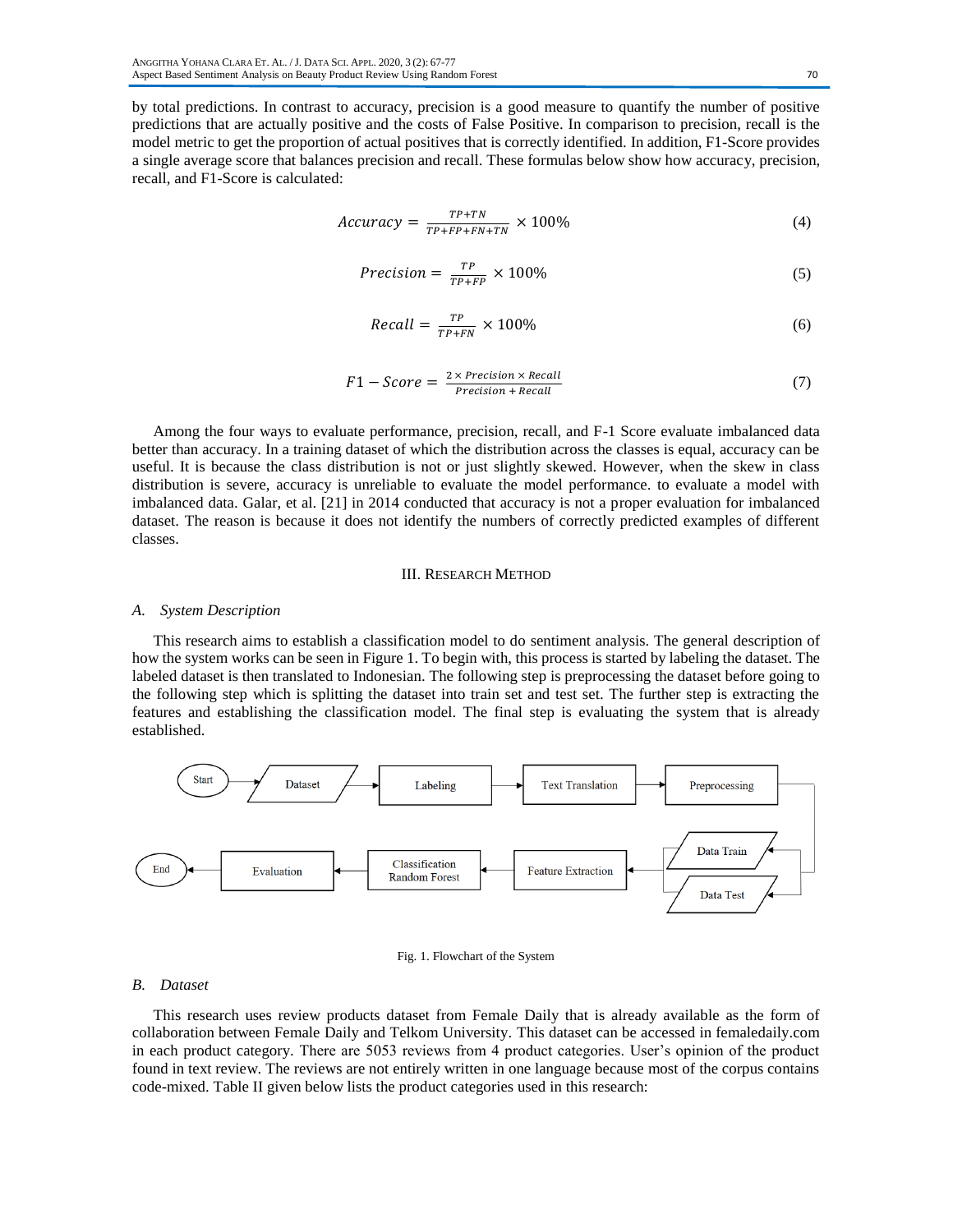| <b>Product Category</b> | <b>Number of Corpus</b> |
|-------------------------|-------------------------|
| Toner                   | 1456                    |
| Serum & Essence         | 1475                    |
| Scrub & Exfoliator      | 1456                    |
| <b>Sun Protection</b>   | 1457                    |

#### TABLE II DESCRIPTION OF DATASET

# *C. Multi Aspect Labeling*

The processes of both specifying aspects and labeling sentiment are done manually. There are three aspects used in this research which are price, packaging, and fragrance. Each aspect is divided into three types of sentiment namely positive, neutral, and negative. Neutral is the default value of sentiments. Every document that does not have any opinion on an aspect will be labeled as neutral. The numbers of each class of every aspect can be seen in these figures below.



Fig. 3. Number of each label in aspect 'Packaging'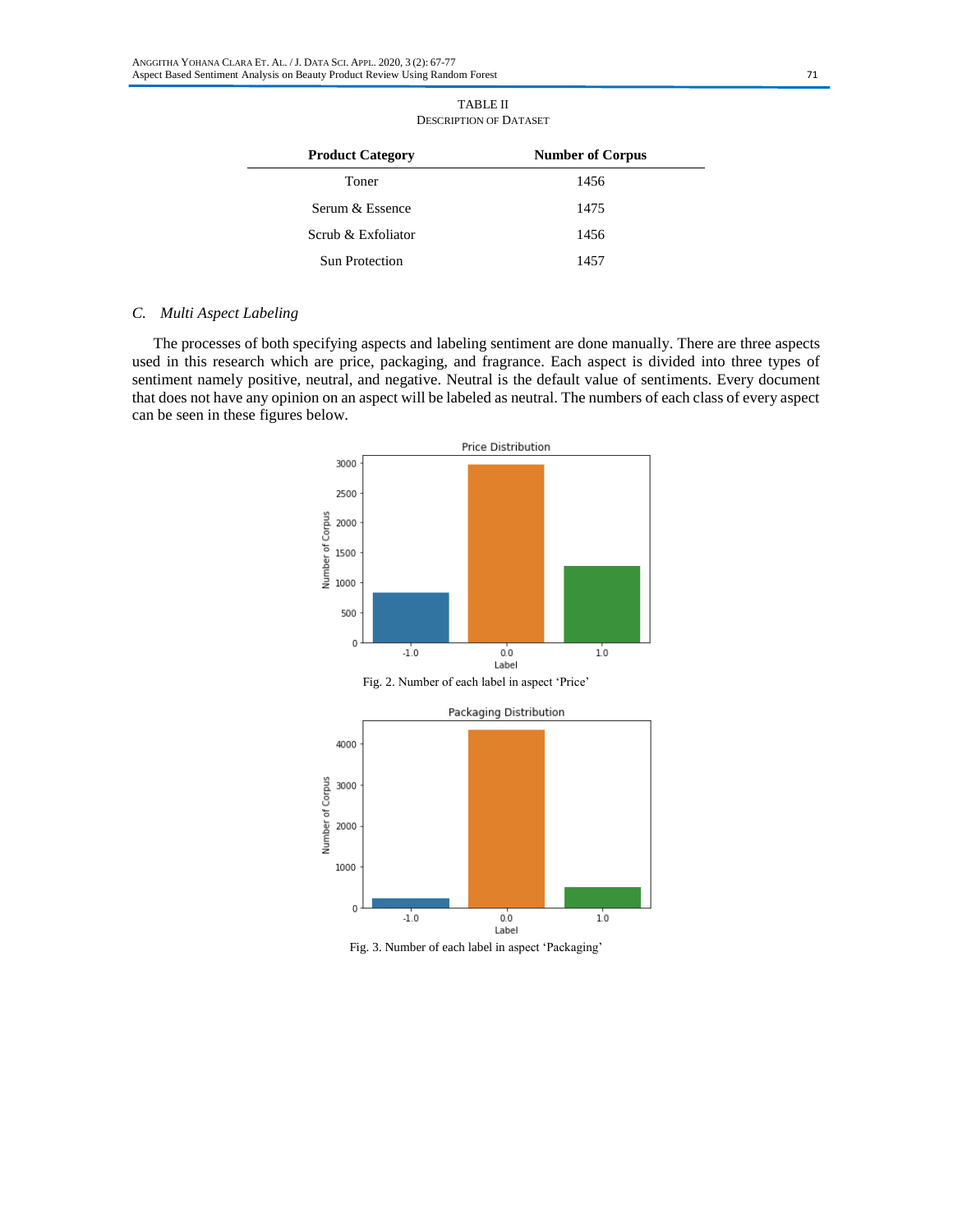

Fig. 4. Number of each label in aspect 'Fragrance'

# *D. Text Translation*

The research translates the dataset to minimize code-mixed which are spread among the reviews. It is because unilingual documents tend to create a model with better performance. Every corpus is translated to Indonesian using Google Translate. However, translation using Google Translate is also not fully guaranteed that the dataset is going to be translated fully and correctly.

## *E. Preprocessing*

Textual data, just like non-textual data, has inconsistency in the data itself. However, the right preprocessing technique can improve the quality of a Machine Learning model. The output of this section is to retrieve clean words for the following step. The steps of preprocessing in this research are case folding, normalization, stopwords removal, and stemming. Figure 5 below describes the preprocessing flow.



Fig. 5. Flowchart of Preprocessing

# *1) Case Folding*

Case folding is a process of converting every letter to lowercase letter and removing non-letter characters such as numbers, punctual, and special characters. The output of this step is to equate the letters in the corpus. Given an example of a corpus with this sentence, "Produk ini berhasil membuat gue jadi mau pakai sunscreen!" Suka banget pokoknya." This sentence is processed to be, "produk ini berhasil membuat gue jadi mau pakai sunscreen suka banget pokoknya".

#### *2) Normalization*

Normalization is a process of retrieving a word in the corpus into its actual word such as ['bagusss'] into ['bagus']. The list of words that are normalized is manually written to help improving the deficiency of translation using Google Translate. This action can be done by selecting the right keywords related to each aspect and its sentiment such as the word ['pricey'] into ['mahal']. Besides that, normalization can also minimize keywords such as example ['terjangkau'] into ['murah'].

# *3) Stopwords Removal*

Stopwords removal, also known as filtering, is a process of eliminating unimportant words. This research eliminates stopwords in Indonesian. The list of stopwords in Indonesian is available online. The example of stopwords removal is "tapi bagus sih dan akan beli lagi" turned to be "bagus beli".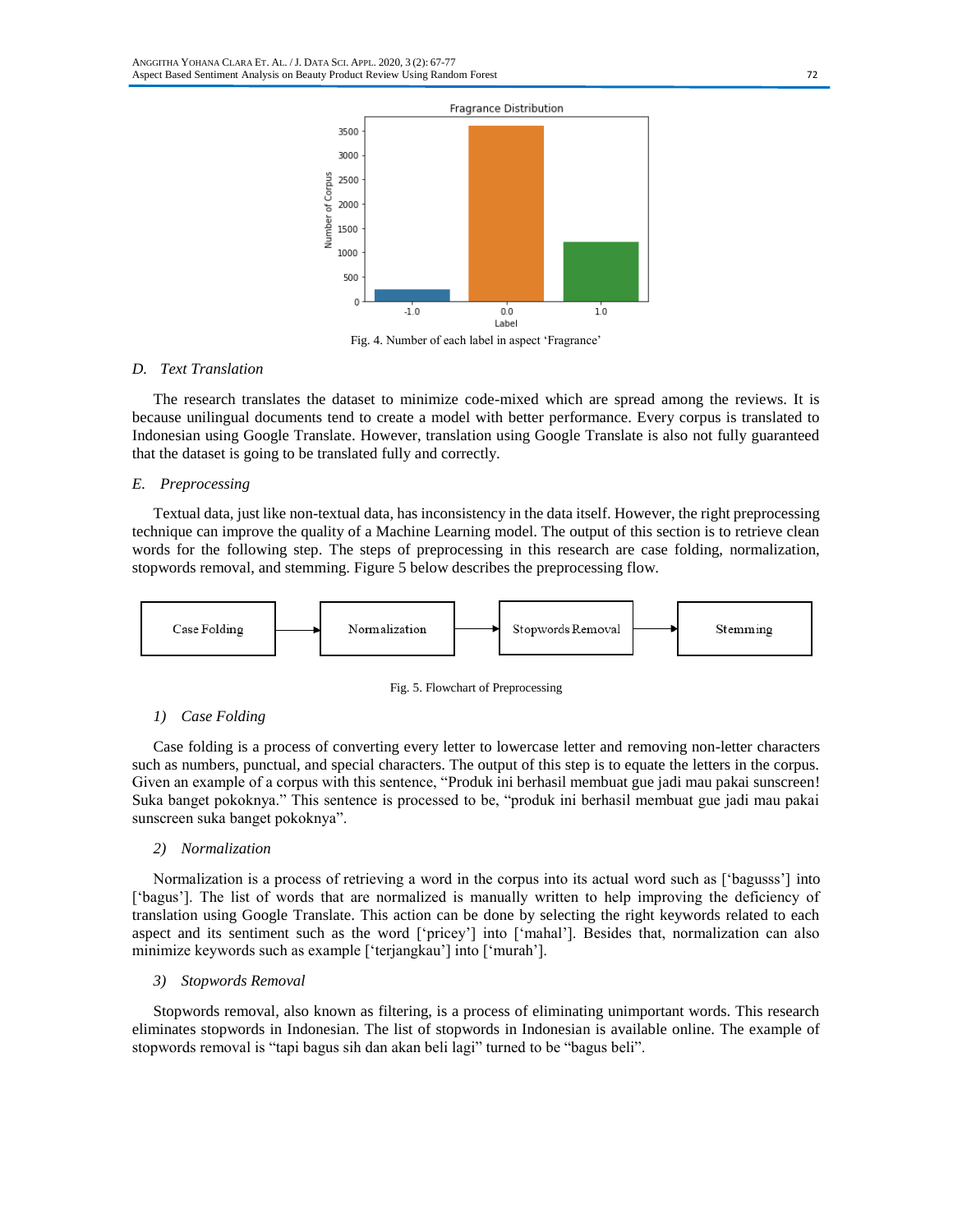#### *4) Stemming*

Stemming is a process of reducing words to the root form of the words. Stemming aims to extract meaningful information in a large size of data. This research uses Sastrawi stemmer that can be used for documents in Indonesian. The example of stemming is "tabir surya termahal" reduced to be "tabir surya mahal".

#### *F. Feature Extraction*

The dataset is then processed to feature extraction after getting preprocessed. The feature extraction used in this research are TF-IDF and n-gram with  $n = 1$  (unigram) and  $n = 2$  (bigram). The results of unigram and bigram are compared thereafter. Given this example of consecutive words "tabir surya mahal", using unigram the words list is turned to be ['tabir', 'surya', 'mahal']. On the other hand, by using bigram the words list is turned to be ['tabir surya', 'surya mahal']. The TF-IDF process is done by extracting 1000 features among the entire documents.

# *G. Classification*

The following step of this research is constructing a classification model to train and test the dataset. The classification model is constructed to know the impact of preprocessing, n-gram in feature extraction, and hyperparameters tuning on Random Forest in sentiment classification of product's aspects. The parameters used in this research are number of trees, maximum features, maximum depth, and criterion. The distribution of the values is then compared to find the best value for parameters that generates the best performance. The list of parameters distribution can be seen in Table III below:

TABLE III PARAMETERS DISTRIBUTION FOR RANDOM FOREST

| <b>Hyperparameters</b>  | Value                  |  |  |
|-------------------------|------------------------|--|--|
| Number of trees         | 150, 250, 350          |  |  |
| <b>Maximum Features</b> | 'auto', 'sqrt', 'log2' |  |  |
| Maximum Depth           | 70, 90, 110, 150       |  |  |
| Criterion               | 'entropy', 'gini'      |  |  |

# *H. Evaluation Model*

The final step of this research is by evaluating performance of constructed models. The process of evaluating them is done by comparing F1-Score. Model with the highest F1-Score is the model with best performance quality. However, there is still analysis to compare accuracy, precision, and recall.

#### IV. RESULTS AND DISCUSSION

This research is performed using three scenarios which each scenario is done consecutively from the first scenario. The first scenario shows different steps that can be performed in preprocessing. The second stop shows the comparison of unigram and bigram implementation in feature extraction. The third scenario works to find the best model using hyperparameters tuning.

# *1) Preprocessing*

In this scenario, testing is conducted to discover the impact of using stemming and stopwords removal. There are four results of this scenario. The first result is a model using both stemming and stopwords removal. The second result is a model without using stemming, on the contrary to the third result which is a model without using stopwords removal. The fourth result is a model without using both stemming and stopwords removal. The performance of these four models then being compared as seen in Table IV.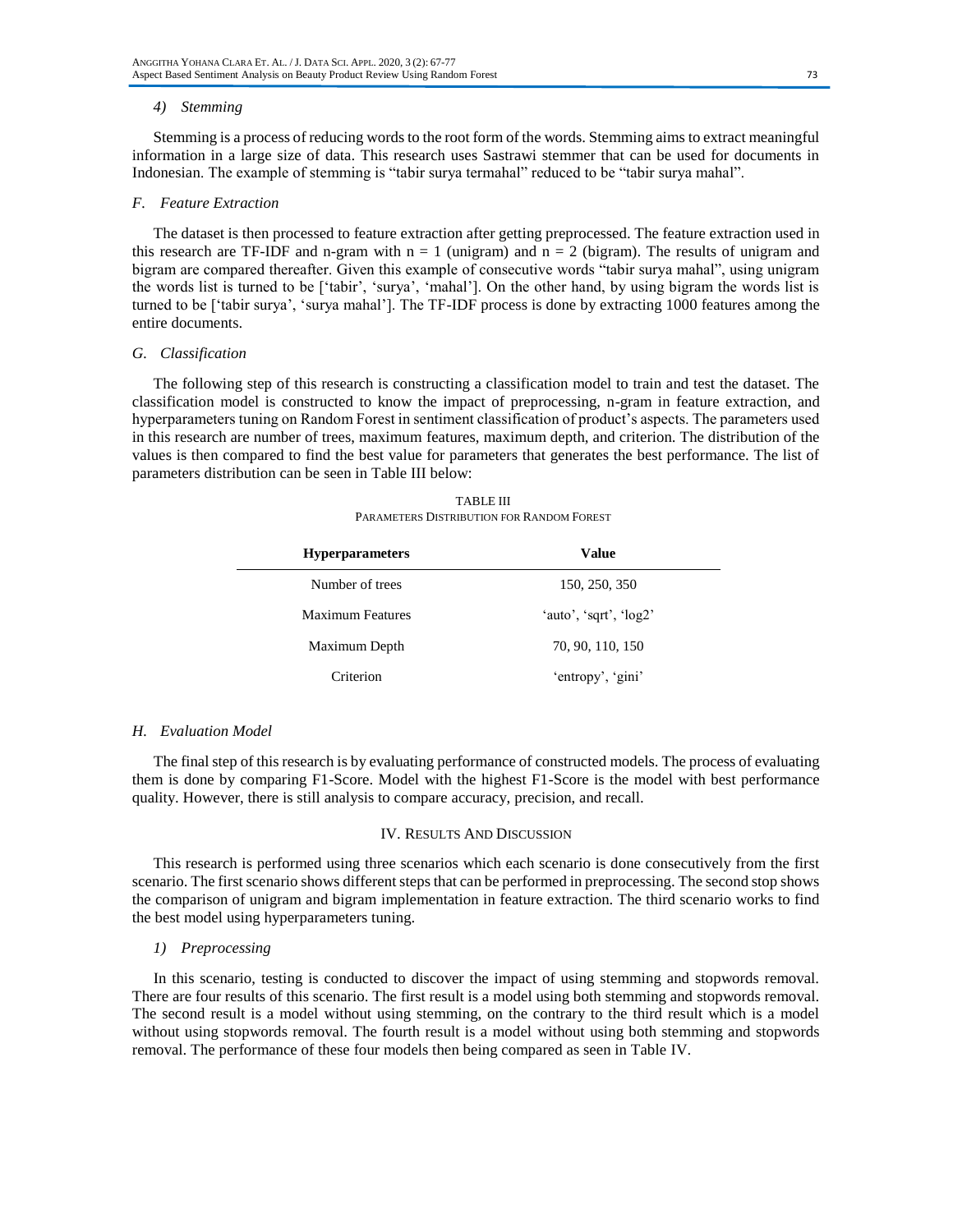| <b>Preprocessing</b>                   | Akurasi | <b>Precision</b> | Recall | <b>F1-Score</b> |
|----------------------------------------|---------|------------------|--------|-----------------|
| Stemming and Stopwords Removal         | 90.48%  | 87.27%           | 70.13% | 71.77%          |
| Without Stemming                       | 90.22%  | 83.68%           | 69.89% | 70.96%          |
| Without Stopwords Removal              | 89.91%  | 87.03%           | 67.72% | 68.95%          |
| Without Stemming and Stopwords Removal | 90.25%  | 83.99%           | 69.06% | 69.34%          |

TABLE IV PERFORMANCE OF DIFFERENT PREPROCESSING METHODS

Based on the results in Table IV, the best result is obtained from the first technique. This technique is using both stemming and stopwords removal. This technique obtained F1-Score for 71.77%, with the highest value of any metrics from accuracy to F1-Score. This result shows that in this research, it is best for this study to use stemming and stopwords removal to get better results.

#### *2) Feature Extraction*

From the previous scenario, it is obtained that the best preprocessing technique is using both stemming and stopwords removal. The dataset that has been preprocessed using the first technique, later then processed to test the second scenario. This technique is then continued by comparing the performance of using unigram and bigram. The results of unigram and bigram implementation can be seen in Table V.

TABLE V PERFORMANCE OF DIFFERENT N-GRAM

| N-gram  | Accuracy | <b>Precision</b> | <b>Recall</b> | <b>F1-Score</b> |
|---------|----------|------------------|---------------|-----------------|
| Unigram | 90.48%   | 87.27%           | 70.13%        | 71.77%          |
| Bigram  | 86.19%   | 80.26%           | 64.63%        | 68.91%          |

Based on scenario 2, the model using unigram obtains better performance in accuracy, precision, recall, and F1-Score. It can be seen from Table V that the major difference is in precision because the difference of both unigram and bigram precision values are about 7%. Unigram obtains better performances because of the concept of single word that also has single meaning. It is a bit different from bigram which consists of two words.

# *3) Hyperparameters Tuning*

The third scenario implements hyperparameters tuning. Moreover, it also implements feature extraction using unigram with maximum features value is 1000. It also implements stemming and stopwords removal in the preprocessing method. The hyperparameters tuned in this scenario can be seen in Table III as mentioned before. The results of five models resulting in the highest F1-Score with tuned hyperparameters can be seen in Table VI.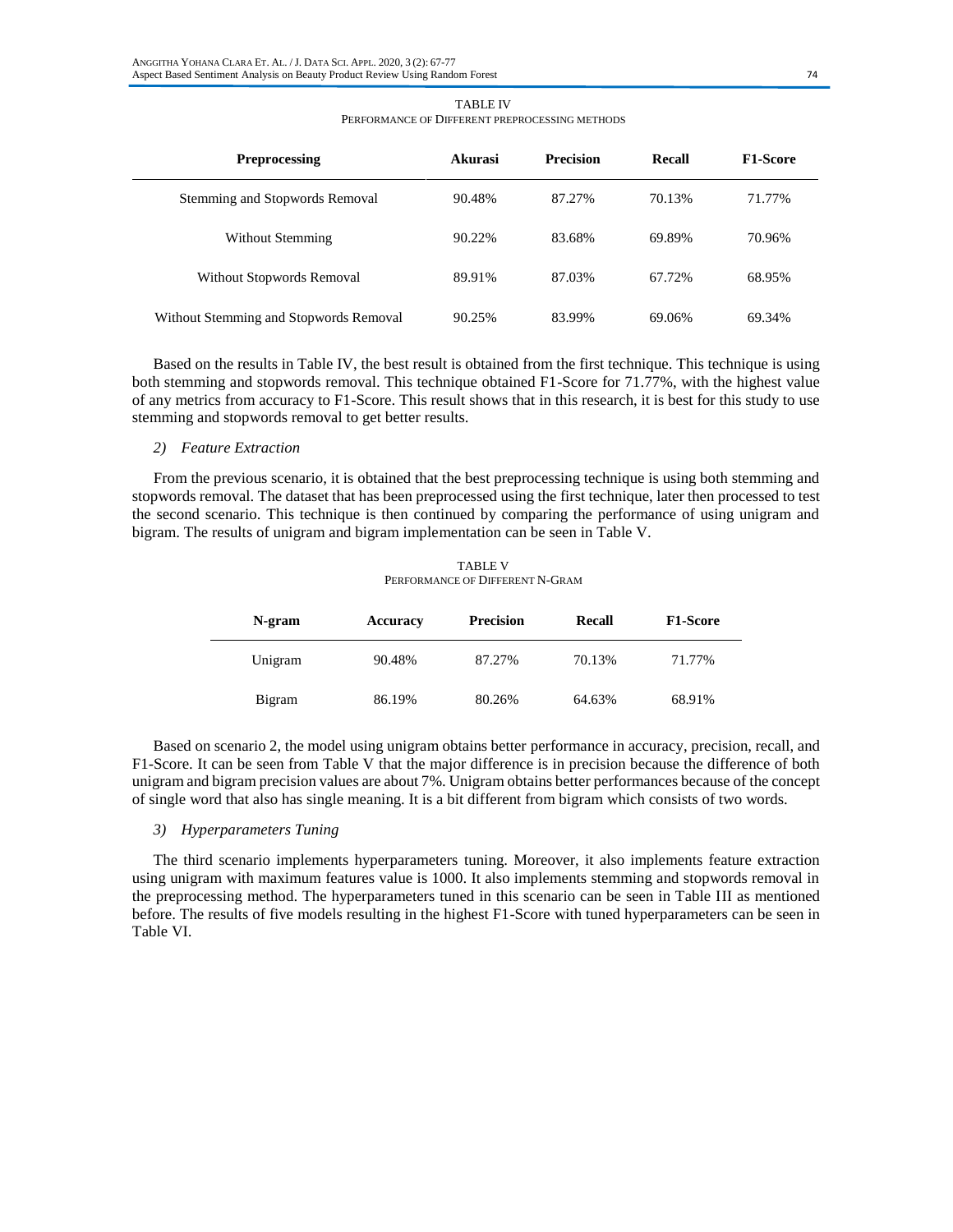| Number of<br><b>Trees</b> | <b>Maximum</b><br><b>Features</b> | <b>Maximum</b><br>Depth | <b>Criterion</b> | Accuracy | <b>Precision</b> | Recall | <b>F1-Score</b> |
|---------------------------|-----------------------------------|-------------------------|------------------|----------|------------------|--------|-----------------|
| 150                       | sqrt                              | 70                      | gini             | 90.25%   | 85.94%           | 69.29% | 70.50%          |
| 150                       | sqrt                              | 110                     | gini             | 90.38%   | 83.46%           | 69.54% | 70.89%          |
| 150                       | sqrt                              | 150                     | gini             | 90.48%   | 87.27%           | 70.13% | 71.77%          |
| 250                       | sqrt                              | 90                      | gini             | 90.12%   | 86.88%           | 68.73% | 70.47%          |
| 350                       | sqrt                              | 110                     | gini             | 90.17%   | 86.34%           | 68.77% | 70.13%          |

TABLE VI PERFORMANCE OF HYPERPARAMETERS TUNING

Based on the results in Table VI above, the third model with 150 number of trees, 'sqrt' maximum features, 150 maximum depth, and 'gini' criterion obtains the highest performance in all metrics. This model comes with 71.77% for F1-Score. From all the five models above, the accuracy and recall values differ greatly. These values tell that the data is imbalanced. For further details of the performance of the third model with, Table VII below shows the performance of each aspect.

TABLE VII PERFORMANCE OF EACH ASPECT OF THE BEST MODEL

| Aspect    | <b>Accuracy</b> | <b>Precision</b> | Recall | <b>F1-Score</b> |  |
|-----------|-----------------|------------------|--------|-----------------|--|
| Price     | 93.67%          | 94.28%           | 91.55% | 92.82%          |  |
| Packaging | 90.36%          | 78.55%           | 56.26% | 60.19%          |  |
| Fragrance | 87.43%          | 88.97%           | 62.59% | 62.30%          |  |
| Average   | 90.48%          | 87.27%           | 70.13% | 71.77%          |  |

It can be concluded from Table VII above that aspect 'Price' comes out with highest performance. Aspect 'Price' values for precision especially recall differ greatly from the other two aspects. It can be caused by several factors. In Figures 2 to 4, it is shown that the data in 'Price' is not as imbalanced as the other two aspects. Aspect 'Packaging' has the lowest precision and recall values. Figures 3 shows that the data in this aspect is the most imbalanced compared to 'Fragrance' and 'Price'. The imbalanced data can affect the performance, particularly for 'Packaging' and 'Fragrance' which their most labeled class is neutral. This neutral value comes from every corpus that does not talk about packaging and fragrance, so it is labeled as the default value. This lack of labels makes the model not able to work well because the sample of the positive or negative is not comparable to the neutral value. The low precision values of 'Packaging' and 'Fragrance' means that the model fails to predict a class which in fact does not belong to a class but predicted as belonging there. Meanwhile the low recall values of 'Packaging' and 'Fragrance' means that the model misses to predict a class that does actually belong in a class but then predicted as not a part of that class.

# V. CONCLUSION

#### *1) Conclusion*

It can be concluded in this research that the labels for aspect 'Packaging' and 'Fragrance' are imbalanced. The imbalanced data affects the performance of the model. The choice and combination of preprocessing method, feature extraction, and hyperparameters tuning does affect the performance of aspect-based sentiment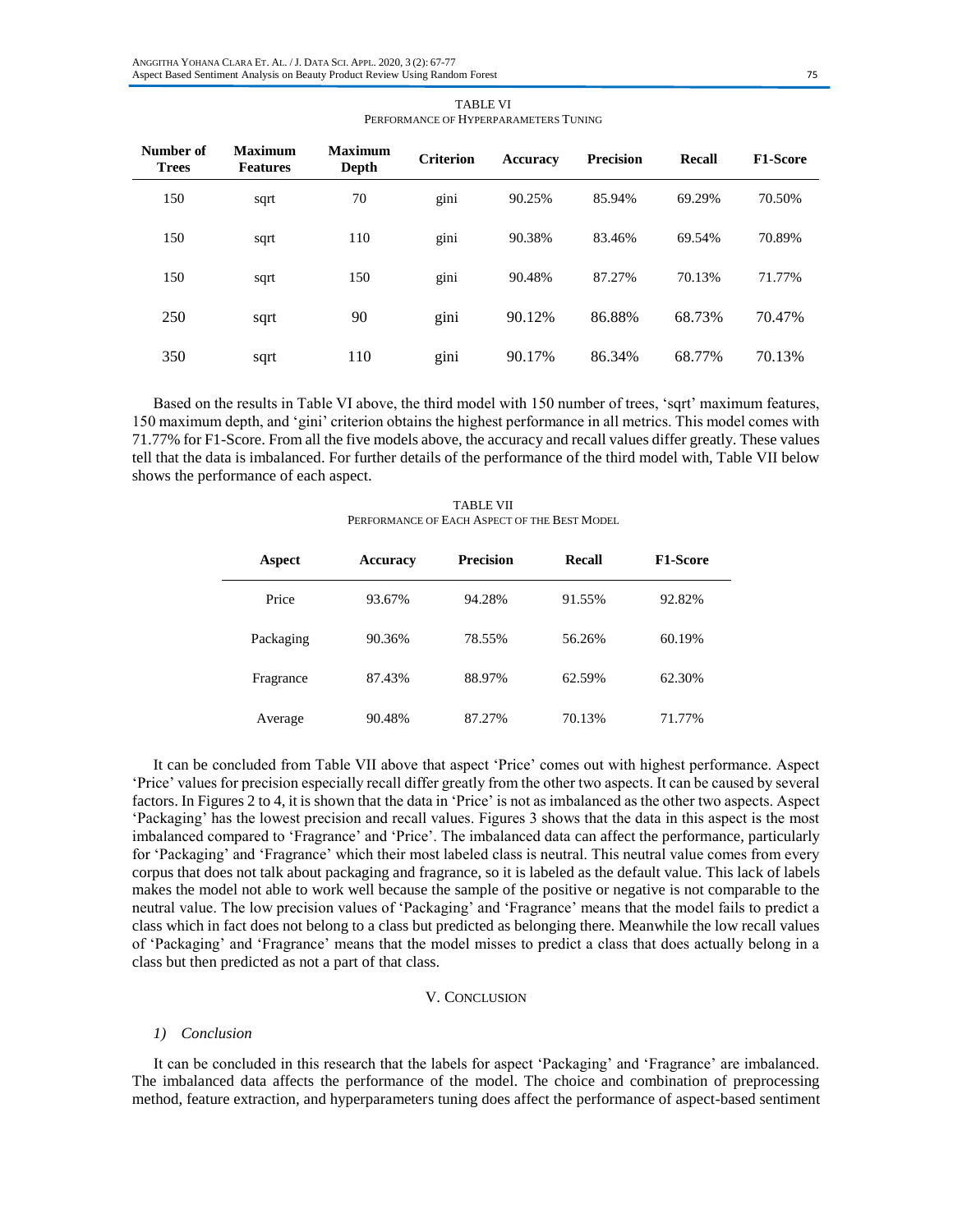analysis. Preprocessing method using stemming and stopwords removal obtains the best performance among all preprocessing methods. Feature extraction using unigram obtains better performance than bigram. Classification model with highest performance is tuned to 150 number of trees, 150 maximum depth, 'sqrt' maximum features, and 'gini' criterion. This model obtains the highest F1-Score for 71.77%. Accuracy values of all aspects are high, but it does not necessarily imply the performance of the built model. The accuracy is not capable of capturing characteristics of the class compared to precision and recall that are capable of capturing characteristics of each class. Hence, F1-Score is used as the value to measure the performance.

#### *2) Recommendation*

As the recommendation for future research, the aspect selection can be improved by choosing aspect that could make less bias and more specific to define the adjectives. Aspect 'Product' is excessively general compared to 'Price' that can be very specific whether it is cheap or expensive. Besides that, a review with negation statement is even more difficult to classify the sentiment of the review itself. The unification of several n value for n-gram can be used to handle the negative impact of negation statement.

# ACKNOWLEDGMENT

The author would like to thank the Lord Almighty, my family who supports me endlessly, and the people involved in this research such as lecturers and friends. The author would also thank all authors whose papers are used as references in this paper.